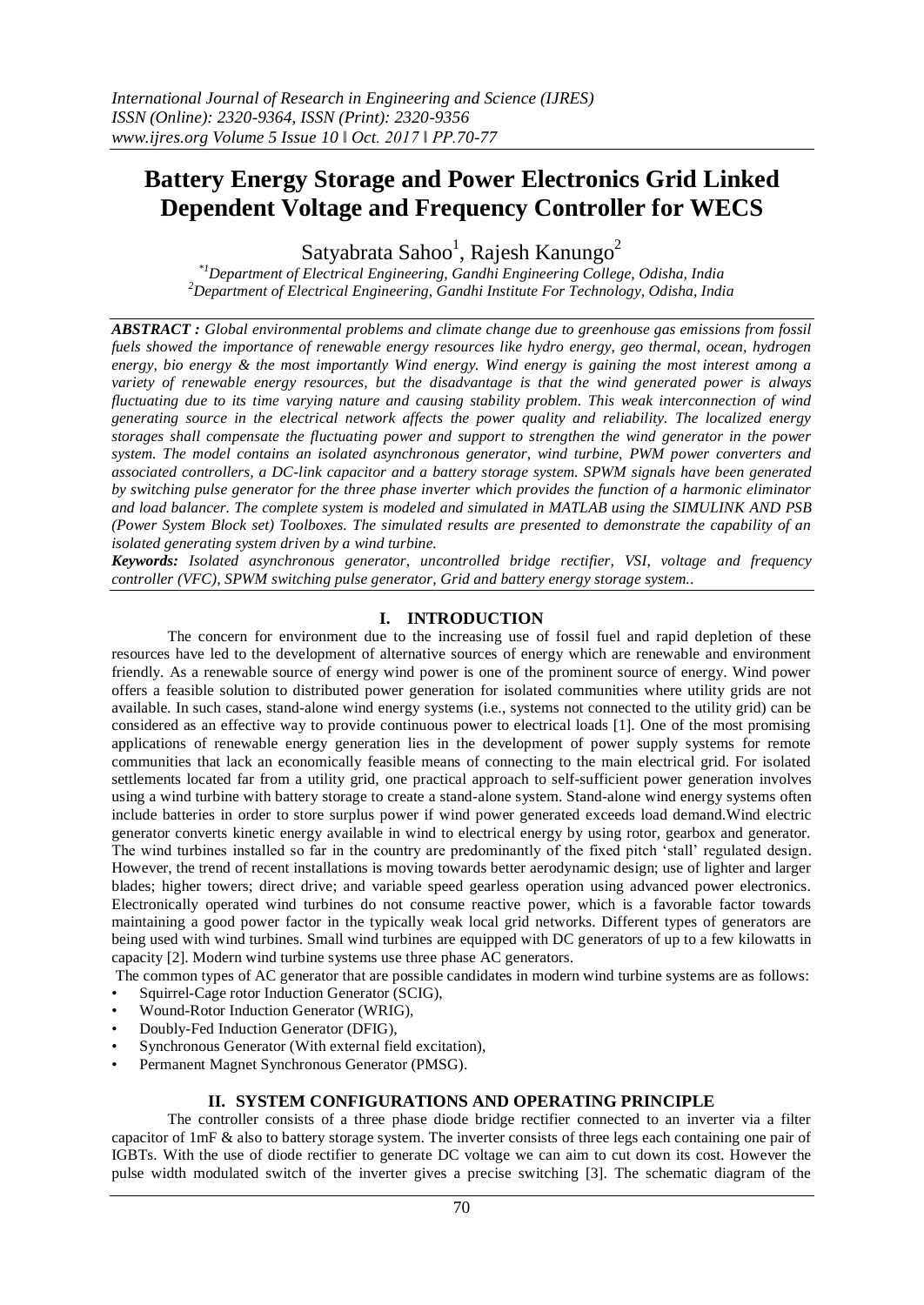proposed system with the imaginary wind turbine, the asynchronous machine, the excitation capacitor, the proposed power electronic controller with battery energy storage and the grid is as shown in fig.1. With this configuration an attempt has been made to simulate the control algorithm of the wind power generator scheme. The proposed controller has bi-directional power flow capability of reactive and active powers. So it controls the magnitude of the voltage under various wind speed condition



# **III. WIND ENERGY CONVERSION SYSTEM**

**Wind energy conversion system is summarized in three aspects**

Wind turbine generator.

Power electronics converters & Battery storage system. Grid connectivity.

Wind turbine generators: Main features of various types of generators and their suitability in wind power generation are discussed below: [4]

**Dc generator**: Conventional dc generators are not favored due to their high cost, weight and maintenance problem due to commutator. However, permanent magnet (brushless and commutator less). DC machines are considered in small ratings (below 100kW) isolated systems.

**Synchronous generator:** They produce high quality output and are universally used for power generation in conventional plant. However they have very rigid requirement of maintaining constant shaft speed and any deviation from synchronous value immediately reflects in the generator frequency. Also precise rotor speed control is required for synchronization. Requirement of DC current to excite rotor field which needs sliding carbon brush on the slip rings also posses limitation on its use. Machine ratings are limited to tens of kilowatts. Main advantage is that it generates active as well as reactive power.

**Induction generator**: Primary advantage of induction machine is the rugged, brushless construction, no need of separate DC field power. Compared to DC & synchronous machine they have low capital cost, low maintenance and better transient performance. Machine is available from very low to several megawatt ratings. Induction machine require AC excitation which is mainly reactive. The induction generators are self excited by shunt capacitors

## **Based on the generator drive two systems have been developed for WECS [4]**

**Fixed speed drive system**: In this scheme constant speed is maintained at the shaft of generator by pitch control. A synchronous or induction generator is used to generate electrical energy. Induction generator is gaining more acceptability due to its ability to absorb small variations in shaft speed.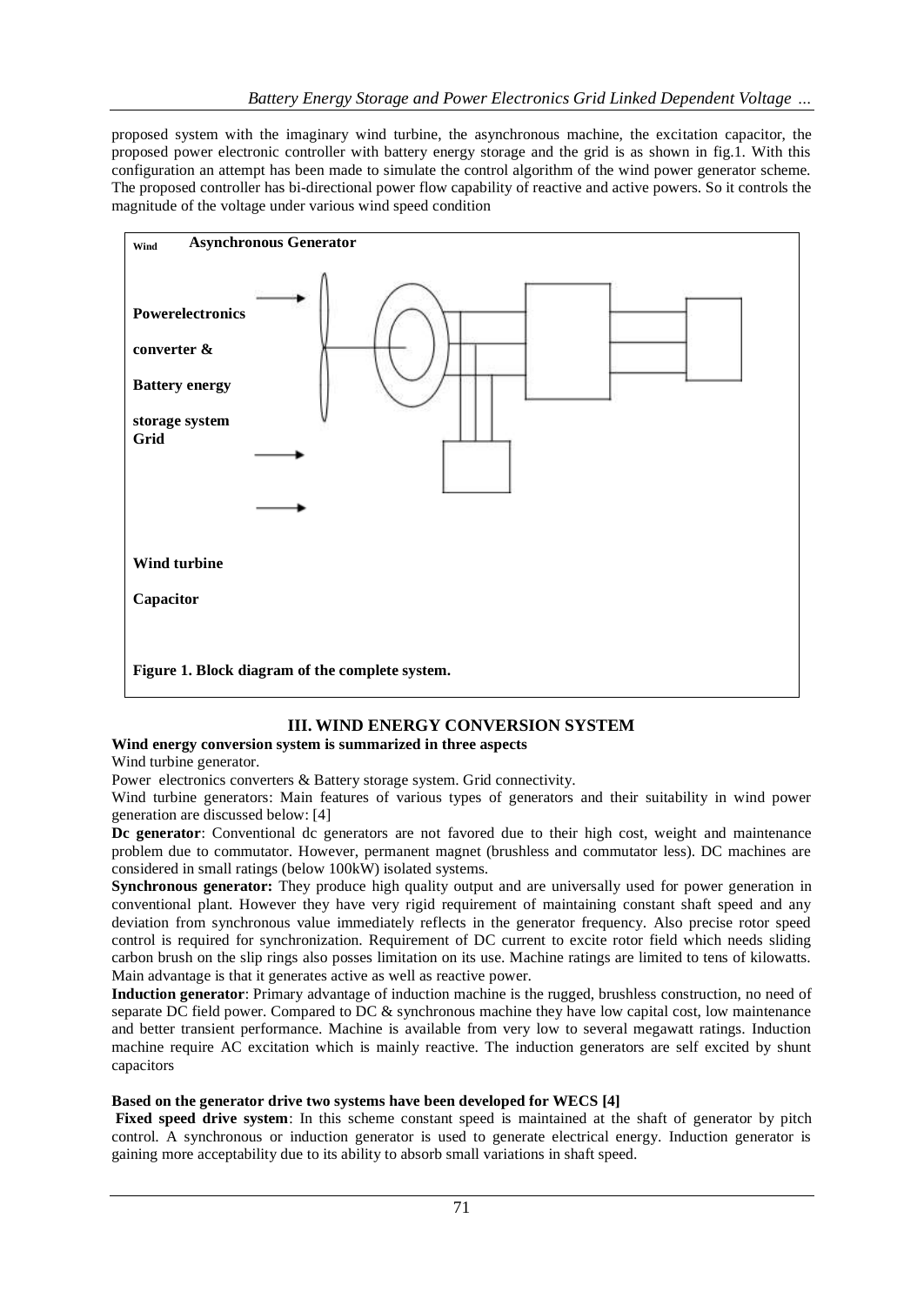**Variable speed drive system**: In this scheme rotor speed is allowed to vary optimally with the wind speed to capture maximum power. As a result it can capture about one third more power per year as compared to fixed speed drive system. Modern variable speed drive scheme make use of power electronics converter for voltage and frequency control. The variable voltage and frequency output available from a generator (synchronous or induction) is first rectified to DC and then converted to fixed frequency & AC voltage using inverter. The harmonics are filtered out to get grid quality output before connecting to the grid. Apart from higher energy yield, use of power electronics offers remotely adjustable & controllable quality of power.

## **IV. SPECIFICATION OF WIND TURBINE AND GENERATOR**

For this project work a 15KW wind energy conversion system with the following specifications is used; **Turbine specifications:** Number of blades - 3, Rotating shaft: Horizontal, Stress way of Blades :Resistance, Rotor-blade-diameter:8.0m,Startup-wind-speed:3.0m/s,Rated-wind speed: 8.0m/s, Rated-output-power: 10000W, Maximum output =15000W, Pole Height: 14m, Generator weight: 150kg, Pole diameter: 360mm. **Generator Specifications**: Three phase power = 15000W, AC voltage =400V, Frequency =50H, Pole pairs = 2, Type= squirrel cage induction machine Speed =1460 rpm. **Calculations** Speed of wind turbine rotor:  $R = 8/2m = 4m$ Speed of wind =12m/s (standard value) No. of blades= 3 Tip speed ratio for optimum output  $λ = 4π/n = 4.188$  $\Rightarrow$  4.188 = (Rω)/ $\mu$ 0  $\Rightarrow$   $\omega = 8.376$  (at standard temp) Torque calculation [8] At  $25^{\circ}$ C speed of wind = 19m/s Therefore, Pmax=  $1/2\rho(A)Vi^3$  $=1/2*1.225*(50.265)*193$  $=211170W$ As, CTmax = CPmax/ $\lambda$ = 0.593/4.188 = 0.1415

 $Tm = (Pmax/\mu_0)*R$  $=70390N$ TSmax= Tm \* CTmax  $=9.96KN$ .

## **V. WIND TURBINE CHARACTERISTICS**

Mechanical output power of the turbine is given by the equation [5];

 $ρ$  - Air density (kg/m3)

 $λ = ω R$ 

 $\omega$ = rotational speed of the wind turbine.



**Figure 2**. Torque and power characteristics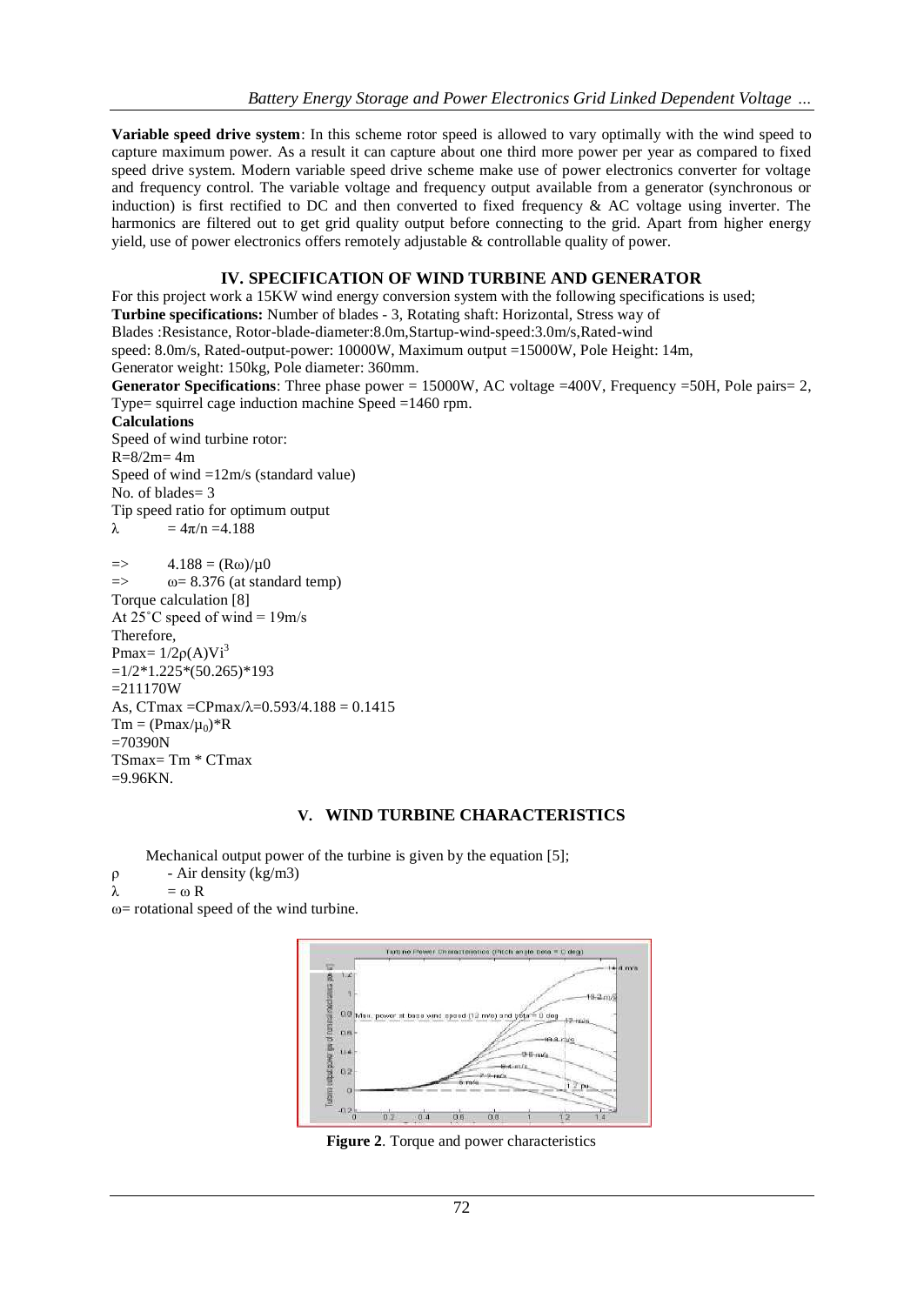## **VI. POWER ELECTRONICS CONVERTER & BATTERY ENERGY STORAGE SYSTEM Power electronics converter**

The circuit has bi-directional power flow capability in order to control active and reactive power thus controlling the voltage and frequency of the system. Figure 3 shows the power electronics converter model [10].



**Figure 3.** Power electronics converter model

The terminal voltage, value of excitation capacitor, speed and generated power of the generator are considered constant under all operating conditions. Proposed controller consists of a 3 leg uncontrolled bridge rectifier, which acts as a low cost voltage regulator and the output of the rectifier is passed through the filter capacitor and is fed to a 3-phase PWM inverter & also to the battery energy storage system. SPWM signals have been generated by switching pulse generator for the three phase inverter which provides the function of a harmonic eliminator. All simulations are performed in MATLAB using SIMULINK toolbox and power system block set.

#### **Battery energy storage system**

The proposed voltage and frequency controller is connected to battery at its link [7]. In fig.4, [9] thevenin"s equivalent circuit of the battery based model is shown at the DC link of the controller. The terminal voltage of the battery  $(V_b)$  is obtained as follows

$$
V_b > (\sqrt{(2/3)} V_1) \tag{2}
$$

Where,  $V_1$  is the line to line rms voltage of the generator.

Since the battery is an energy storage unit, its energy is represented in kWh when a capacitor is used to model the battery unit, the capacitance can be determined from

$$
C_b = \text{kWh*3600*10}^3/0.5(\text{V}_{\text{ocmax}}^2 - \text{V}_{\text{ocmin}}^2)
$$
 (3)



**Figure 4.** Thevenin Equivalent model of the Battery energy storage system

In the thevenin's equivalent model of the battery where  $R_s$  is the equivalent resistance (external + internal) of a parallel/series combination of a battery, which is usually a small value [7].

The parallel circuit of  $R_b$  and  $C_b$  is used to describe the stored energy and voltage during charging and discharging.  $R_b$  in parallel with  $C_b$  represents self discharging of a battery, self discharging current of a battery is small, the resistance  $R_b$  is large. Variation of the voltage is between 440V-470V.

#### **Calculation of battery parameters**:

Here the battery is considered of having 3kW for 8 Hrs and with the variation in the voltage of order of 470- 440V.

 $R_b = 10k$ ,  $V_{oc max} = 470V$ ,  $V_{oc min} = 440V$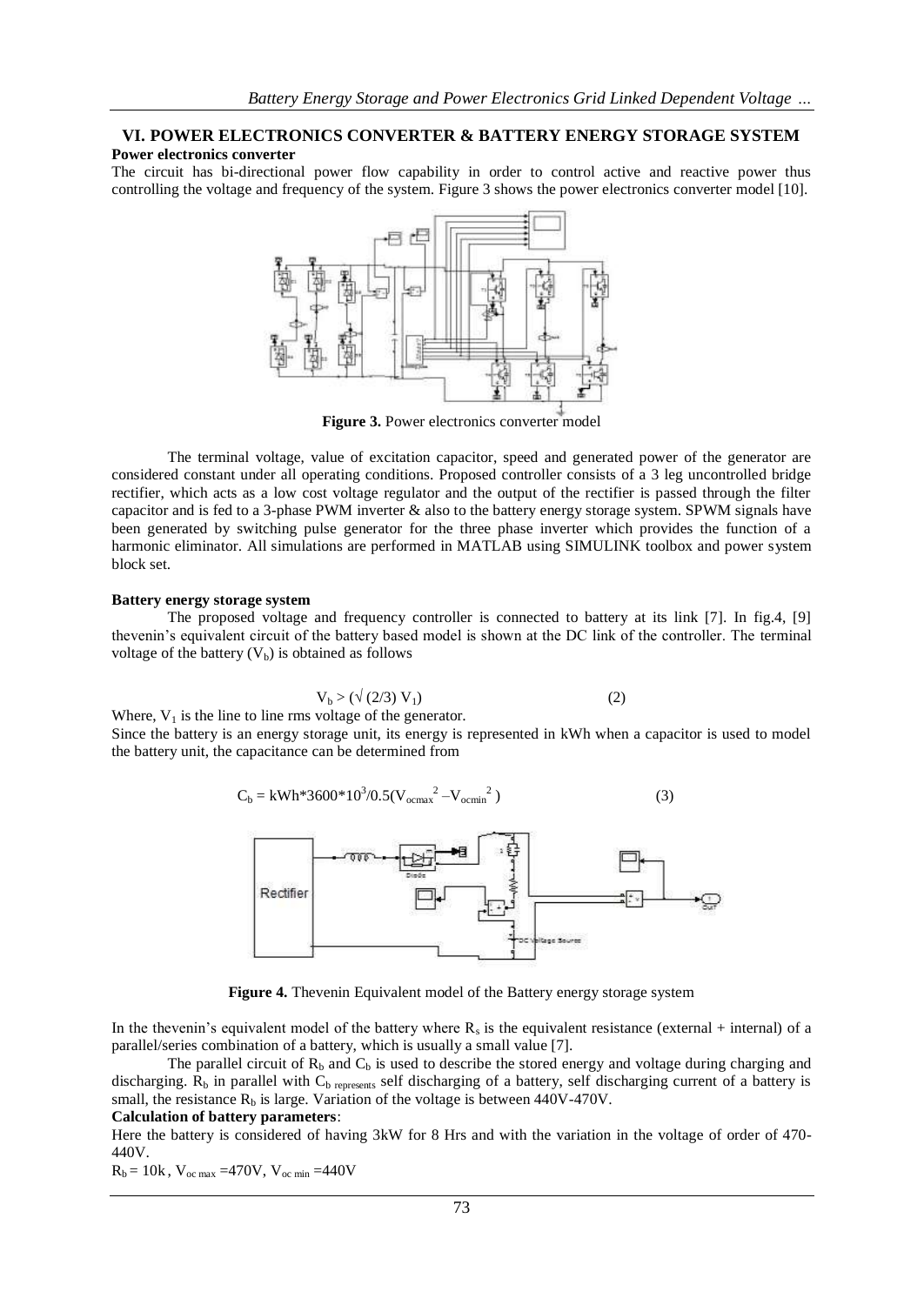$C_b = 3*8*3600*10^3/0.5(470^2-440^2) = 6329.67$  F.

#### Grid Connection

Small wind energy systems can be connected to the electricity distribution system and are called gridconnected systems. A grid-connected wind turbine can reduce your consumption of utility-supplied electricity for lighting, appliances, and electric heat. If the turbine cannot deliver the amount of energy you need, the utility makes up the difference. When the wind system produces more electricity than the household requires, the excess is sent or sold to the utility.

The output of the AC-DC-AC converter is fed to a 3 phase step-up transformer (440 V/11kV) which is then connected to 3 phase pi-section network of 10km for transmission. In this paper squirrel-cage induction generator taken is of capacity 15kW. We have taken battery having capacity of 3kW for 8Hrs and rest of the power is supplied to the grid.

### **CONTROL STRATEGY**

The induction machine driven by wind turbine is controlled to get fixed output powers under varying wind speed conditions. The stator voltage is fed to the power electronics converter. The stator is however connected in parallel to delta connected capacitor bank. The value of capacitor bank is calculated so as to generate power at no-load. These are called excitation capacitor [6].

However a source inductance of small value (1mH) is placed at the input of the uncontrolled rectifier. This will thus act as source inductance of the uncontrolled rectifier. The presence of source inductance thus has significant effect on the performance of the converter. With the source inductance present the output voltage of a converter does not remain constant for a given firing angle. Instead it drops with load current. When there would have been no source inductance the diode pair stops conducting [6]. But with the source inductance present the four diodes /two legs continue to conduct for some interval known as overlap interval. The use of diode rectifier significantly reduces the cost.

#### **VII. SIMULATION MODEL AND RESULTS**

The schematic diagram shown in fig.5 is built in MATLAB using SIMULINK toolboxes. The circuit consists of a 3 leg uncontrolled rectifier fed with asynchronous generator output followed by 3 phase PWM inverter which is supplying power to the grid, extra power is then given to battery energy storage system , the converter controls the voltage and frequency of generator output.



**Figure 5.** Complete system model developed in MATLAB.

The 3 phase stator output voltage waveform is shown in fig.6 below.The rectifier output voltage shown in fig.7 shows that the required output voltage can be reached with this model.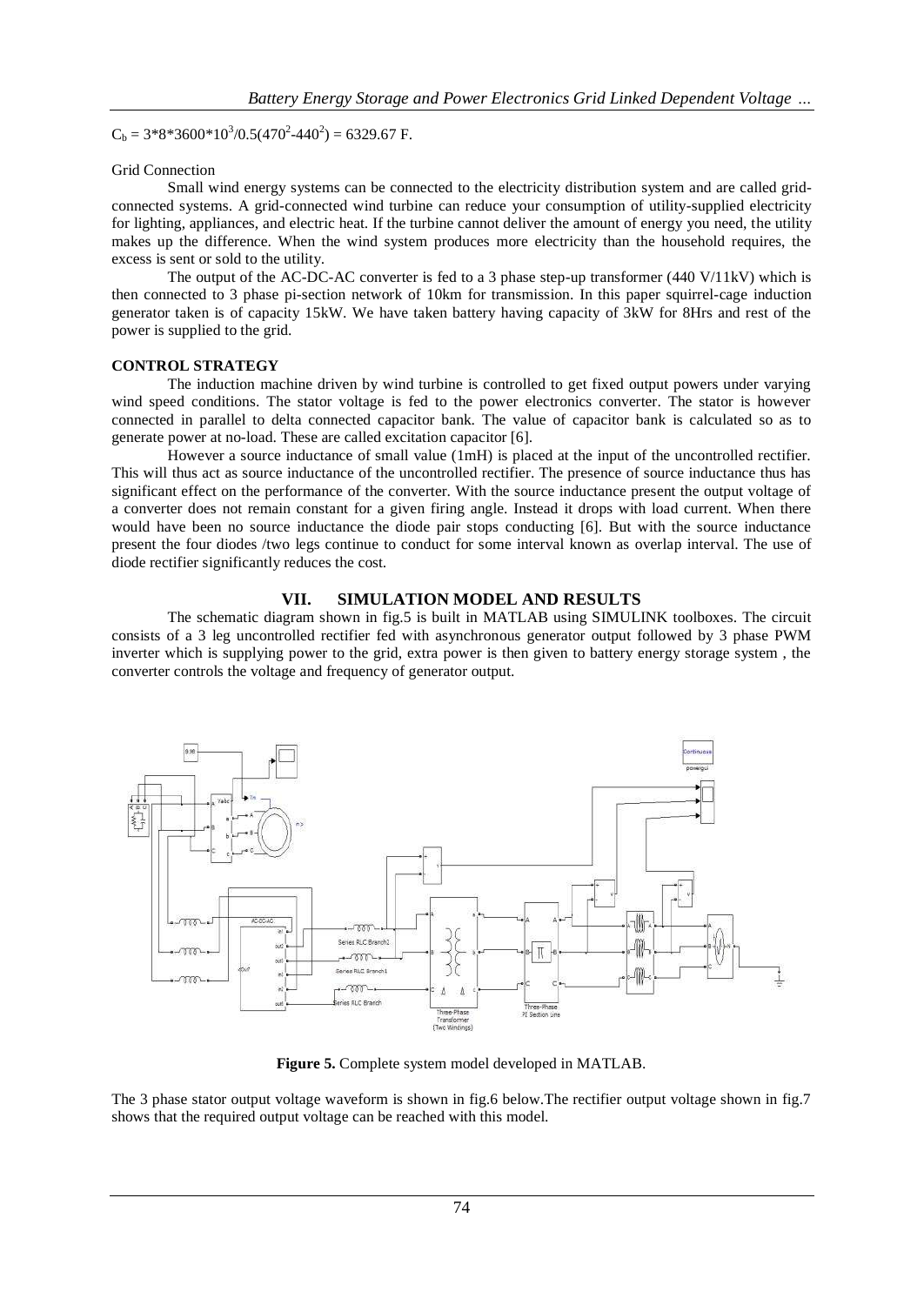

**Figure 6.** Three phase stator voltage



**Figure 7**. Rectifier output voltage.

The output PWM signals obtained from the pulse generator is fed to the control terminal of the IGBTs so that the devices are turned on at the desired instant to get suitable output from the inverter. The six switching pulses obtained for six devices of the inverter are as shown in figure 8.Fig. 9 and fig. 10 shows the output voltage and current of battery.

|  |  |  |  | SPOTT TYPEPLE LA LA LA POSTETTY TYPICALLA LA LA POSTETTY OF                      |  |  |  |  |  |
|--|--|--|--|----------------------------------------------------------------------------------|--|--|--|--|--|
|  |  |  |  |                                                                                  |  |  |  |  |  |
|  |  |  |  | TO PERSONALLA LA LA LA PARTICIPATA DE PARTICULA LA LA CARDIO DE TERMINICA DE     |  |  |  |  |  |
|  |  |  |  |                                                                                  |  |  |  |  |  |
|  |  |  |  | LEELA ART TYPITY PRAALLELA ART TYPITY THA ALLE ART ART                           |  |  |  |  |  |
|  |  |  |  |                                                                                  |  |  |  |  |  |
|  |  |  |  | ENGINAL LA CHIEFFET PRINCE : LA CAPITATION CONSULT                               |  |  |  |  |  |
|  |  |  |  |                                                                                  |  |  |  |  |  |
|  |  |  |  | AUGUST PROTECTIVE CONTRACTOR AND A REPORTED THE PROTECTIVE CONTRACTOR CONTRACTOR |  |  |  |  |  |

**Figure 8**. Six PWM switching pulse.



**Figure 9**. Battery voltage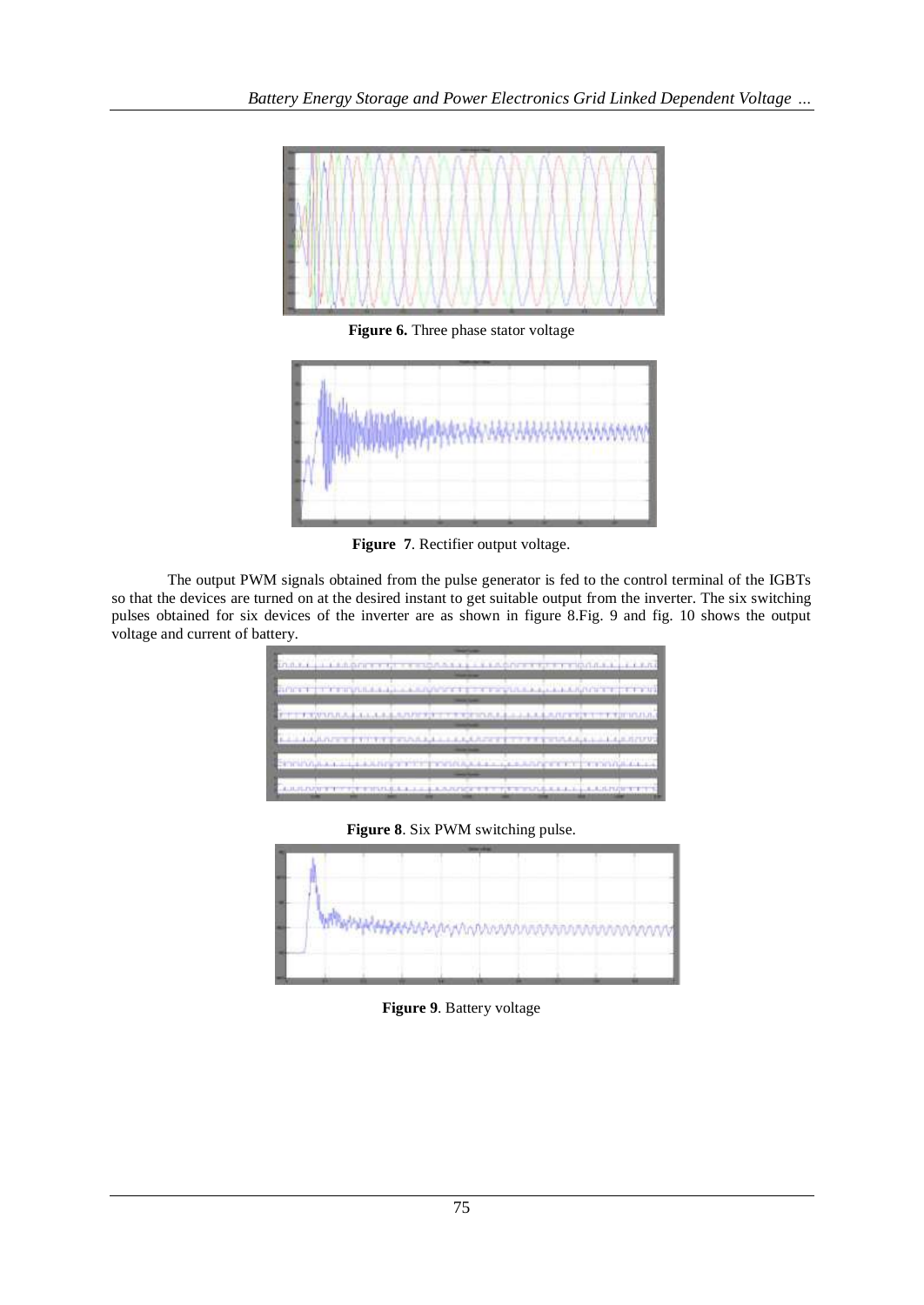

**Figure 10**.Battery current



**Figure 11**. Output voltage of the inverter, input and output voltage to the pie section.

## **OBSERVATION OF THE WAVEFORMS**

The result shows that the input voltage is near to 530 volts which is far more than prescribed limit. At the output of the inverter we can see from the simulated results as in fig.11 that the output voltage is approximately 390volts that is very much close to 400volts which was the rated output. The time duration of each cycle seems to be 0.1second. Thus the frequency becomes 10Hz (f=1/T). It is far below than the prescribed limit. Also from the simulated results of the voltage as in fig.11 we can see that the time duration for each cycle is nearly 0.02 sec. Thus the frequency becomes 50Hz. So this controller controls the reactive power in order to control the frequency.Fig.11 shows that the desired output voltage of the inverter is 400V AC. And the same after transmitting through the power transformer and then through the pie section is suitable for connecting the same power to the grid.

# **VIII. CONCLUSION**

In this paper we have developed constant power supply from a wind power plant (using squirrel-cage induction generator) to the grid using power electronics converter. We have also developed a battery energy storage system to store the extra power. This system is suitable for storing the energy using the Battery Energy Storage system (BES) for which we have used a thevenin equivalent of the battery model. The system is also suitably connected to the grid for feeding the generated power from the wind turbine/wind power generating system.

## **REFERENCES**

- [1] Bhim Singh and Gaurav Kumar Kasal, "Solid-State Voltage and Frequency Controller for a stand alone wind power generating system," IEEE Trans. Power Electronics, vol. 23, no.3, pp.1170–1177, 2008.
- [2] Bhim Singh and Gaurav Kumar Kasal, "Voltage and Frequency Controller for a 3-Phase 4-Wire Autonomous Wind Energy Conversion System" accepted for publication in IEEE Trans. on Energy.
- [3] Voltage and Frequency Control of Isolated Asynchronous Generator with Reduced Switch Integrated Voltage Source Converter in Isolated Wind Power Generation (Sharma & B. Singh, Electrical Engineering Dept. IIT, Delhi). K. Elissa, "Title of paper if known," unpublished.
- [4] "Non- Conventional energy Resources" B H KHAN, Tata McGraw-Hill Publication.